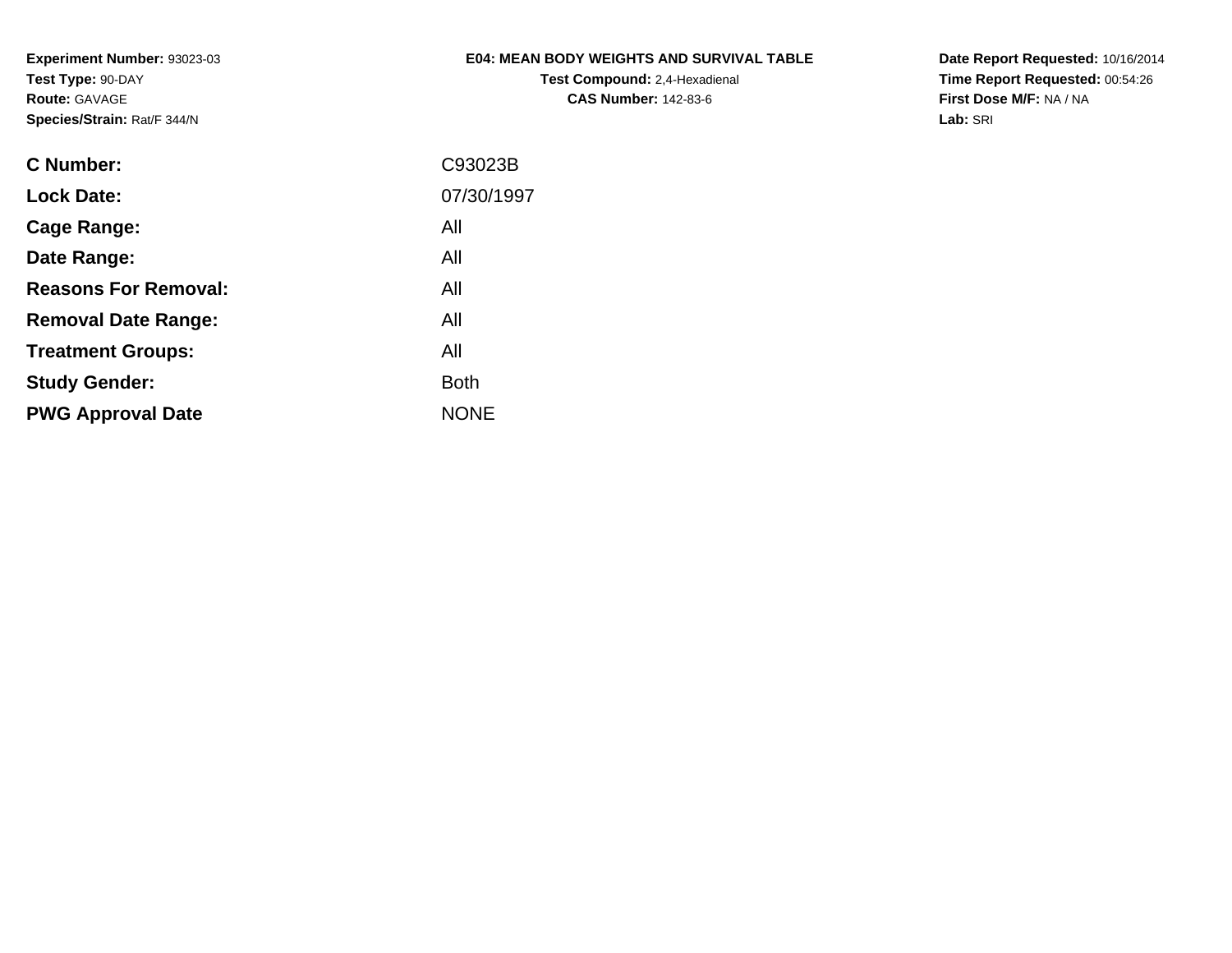**Experiment Number:** 93023-03**Test Type:** 90-DAY**Route:** GAVAGE**Species/Strain:** Rat/F 344/N

#### **E04: MEAN BODY WEIGHTS AND SURVIVAL TABLE**

# **Test Compound:** 2,4-Hexadienal **CAS Number:** 142-83-6

**Date Report Requested:** 10/16/2014**Time Report Requested:** 00:54:26**First Dose M/F:** NA / NA**Lab:** SRI

#### **MALE**

| <b>DAY</b>                | $\mathbf 0$ | <b>MG/KG/DY</b> | 7.5   | <b>MG/KG/DY</b> |    | 15    | <b>MG/KG/DY</b> |    | 30    | <b>MG/KG/DY</b> |    |
|---------------------------|-------------|-----------------|-------|-----------------|----|-------|-----------------|----|-------|-----------------|----|
|                           | WT(g)       | N               | WT(g) | % OF CNTL N     |    | WT(g) | % OF CNTL N     |    | WT(g) | % OF CNTL N     |    |
|                           | 89.6        | 10              | 92.5  | 103.1           | 10 | 91.4  | 101.9           | 10 | 91.6  | 102.2           | 10 |
| 4                         | 102.3       | 10              | 104.8 | 102.5           | 10 | 103.4 | 101.1           | 10 | 104.1 | 101.8           | 10 |
| 11                        | 128.0       | 10              | 129.6 | 101.2           | 10 | 133.4 | 104.2           | 10 | 127.3 | 99.5            | 10 |
| 18                        | 161.6       | 10              | 163.7 | 101.3           | 10 | 167.7 | 103.7           | 10 | 155.6 | 96.3            | 10 |
| 25                        | 192.0       | 10              | 189.9 | 98.9            | 10 | 198.1 | 103.2           | 10 | 178.4 | 92.9            | 10 |
| 32                        | 218.6       | 10              | 214.6 | 98.2            | 10 | 222.8 | 101.9           | 10 | 201.3 | 92.1            | 10 |
| 39                        | 238.9       | 10              | 234.8 | 98.3            | 10 | 243.9 | 102.1           | 10 | 221.8 | 92.8            | 10 |
| 46                        | 257.2       | 10              | 251.5 | 97.8            | 10 | 261.3 | 101.6           | 10 | 238.7 | 92.8            | 10 |
| 53                        | 272.1       | 10              | 266.3 | 97.9            | 10 | 276.5 | 101.6           | 10 | 251.1 | 92.3            | 10 |
| 60                        | 287.5       | 10              | 281.8 | 98.0            | 10 | 290.9 | 101.2           | 10 | 266.6 | 92.7            | 10 |
| 67                        | 302.4       | 10              | 295.5 | 97.7            | 10 | 306.5 | 101.4           | 10 | 281.6 | 93.1            | 10 |
| 74                        | 315.6       | 10              | 307.8 | 97.5            | 10 | 317.9 | 100.7           | 10 | 293.3 | 92.9            | 10 |
| 81                        | 322.9       | 10              | 315.0 | 97.6            | 10 | 325.0 | 100.6           | 10 | 302.5 | 93.7            | 10 |
| 88                        | 328.8       | 10              | 320.7 | 97.5            | 10 | 332.3 | 101.1           | 10 | 309.0 | 94.0            | 10 |
| <b>TERM</b><br><b>SAC</b> | 338.3       | 10              | 328.7 | 97.2            | 10 | 345.0 | 102.0           | 10 | 318.4 | 94.1            | 10 |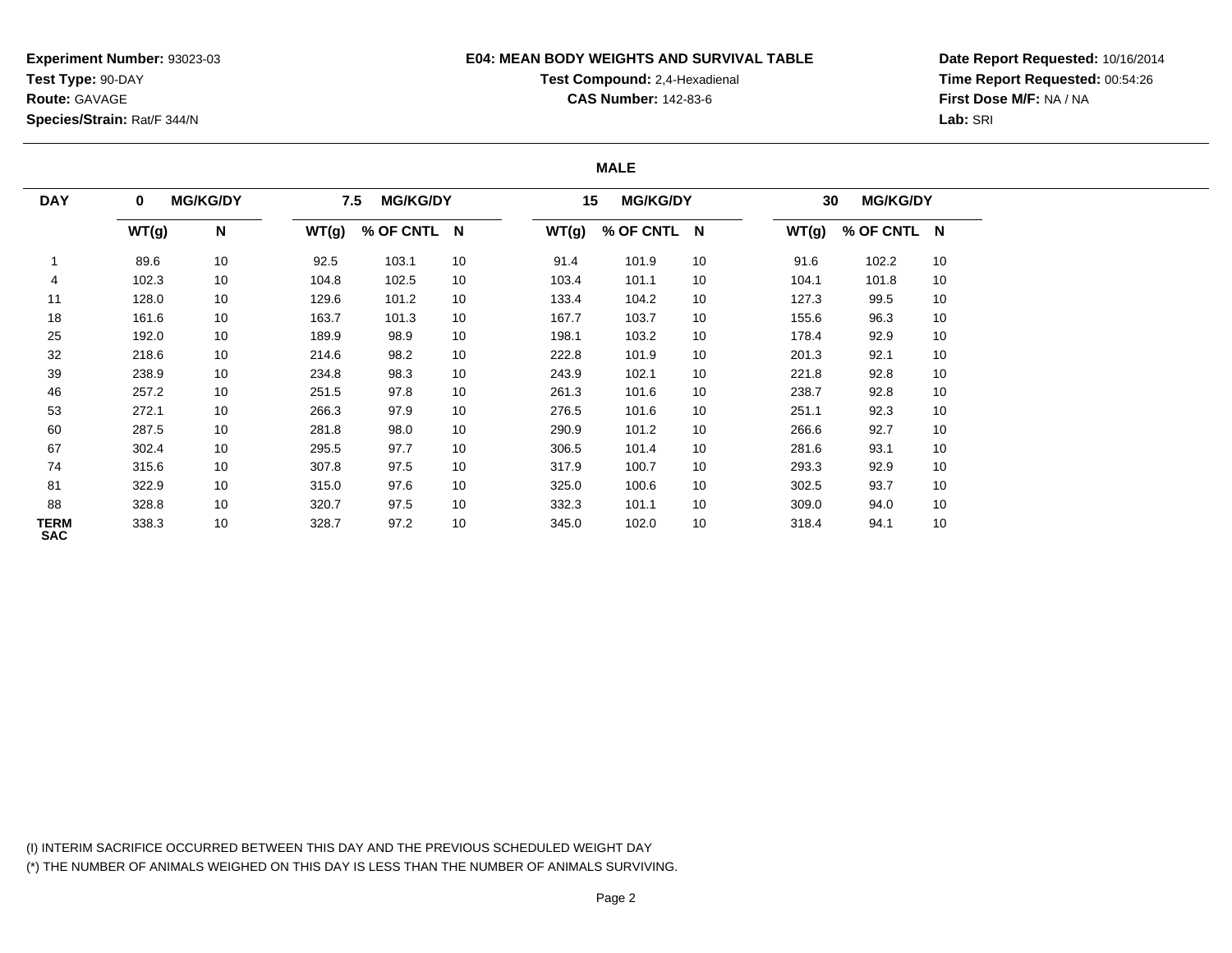## **E04: MEAN BODY WEIGHTS AND SURVIVAL TABLE**

**Test Compound:** 2,4-Hexadienal **CAS Number:** 142-83-6

**Date Report Requested:** 10/16/2014**Time Report Requested:** 00:54:26**First Dose M/F:** NA / NA**Lab:** SRI

#### **MALE**

| <b>DAY</b>                | 60    | <b>MG/KG/DY</b> |    | 120   | <b>MG/KG/DY</b> |    |
|---------------------------|-------|-----------------|----|-------|-----------------|----|
|                           | WT(g) | % OF CNTL N     |    | WT(g) | % OF CNTL N     |    |
|                           | 90.2  | 100.6           | 10 | 92.2  | 102.9           | 10 |
| 4                         | 101.5 | 99.2            | 10 | 100.0 | 97.8            | 10 |
| 11                        | 124.7 | 97.5            | 10 | 118.3 | 92.4            | 10 |
| 18                        | 156.8 | 97.0            | 10 | 144.5 | 89.4            | 10 |
| 25                        | 184.7 | 96.2            | 10 | 165.3 | 86.1            | 10 |
| 32                        | 208.3 | 95.3            | 10 | 187.1 | 85.6            | 10 |
| 39                        | 227.1 | 95.0            | 10 | 202.1 | 84.6            | 10 |
| 46                        | 243.3 | 94.6            | 10 | 216.5 | 84.1            | 10 |
| 53                        | 256.8 | 94.4            | 10 | 229.9 | 84.5            | 10 |
| 60                        | 270.3 | 94.0            | 10 | 243.5 | 84.7            | 10 |
| 67                        | 284.3 | 94.0            | 10 | 254.7 | 84.2            | 10 |
| 74                        | 293.4 | 93.0            | 10 | 263.6 | 83.5            | 10 |
| 81                        | 301.3 | 93.3            | 10 | 271.2 | 84.0            | 10 |
| 88                        | 307.2 | 93.4            | 10 | 277.1 | 84.3            | 10 |
| <b>TERM</b><br><b>SAC</b> | 318.3 | 94.1            | 10 | 286.5 | 84.7            | 10 |

\*\*\*END OF MALE DATA\*\*\*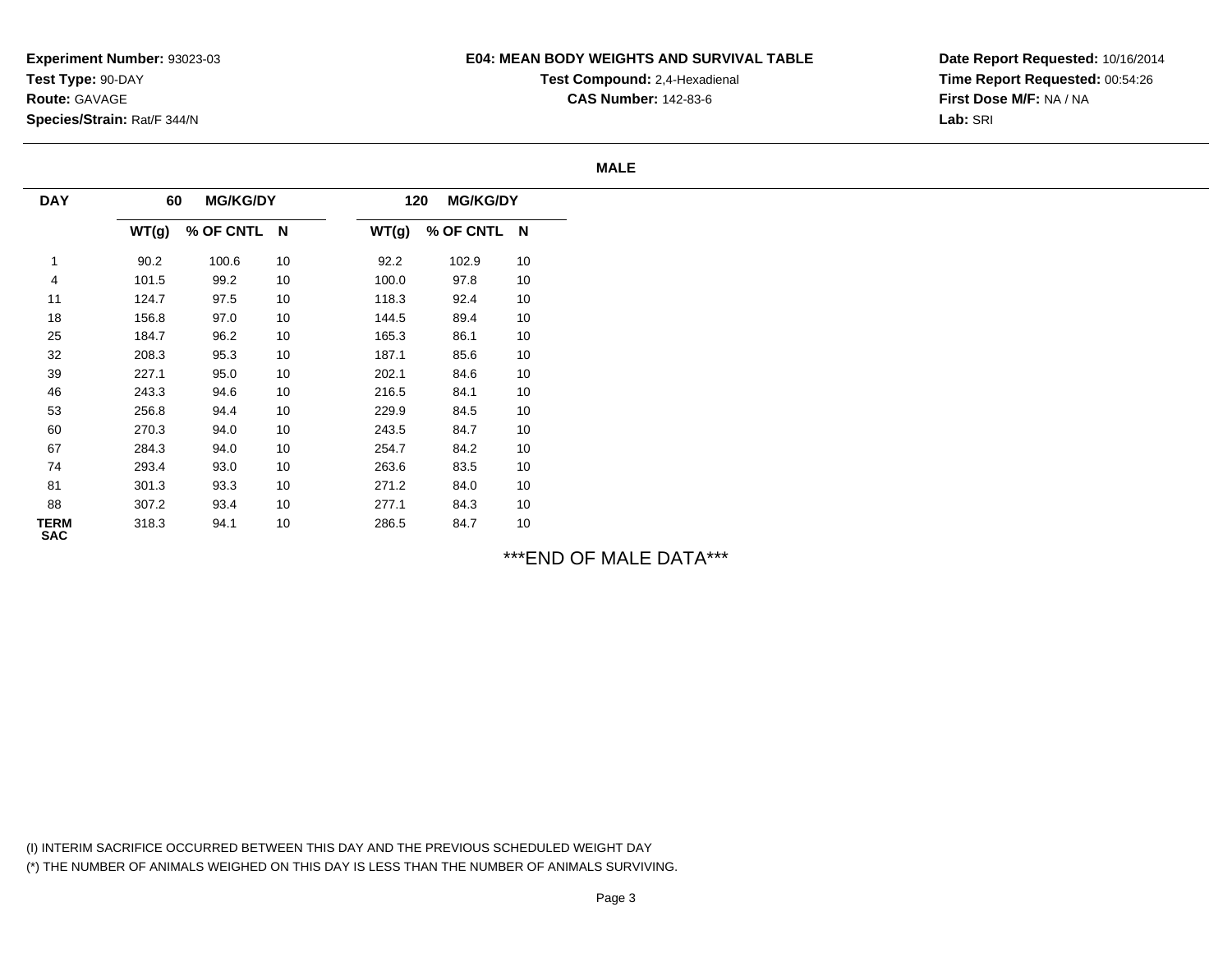**Experiment Number:** 93023-03**Test Type:** 90-DAY**Route:** GAVAGE**Species/Strain:** Rat/F 344/N

#### **E04: MEAN BODY WEIGHTS AND SURVIVAL TABLE**

# **Test Compound:** 2,4-Hexadienal

**CAS Number:** 142-83-6

**Date Report Requested:** 10/16/2014**Time Report Requested:** 00:54:26**First Dose M/F:** NA / NA**Lab:** SRI

#### **FEMALE**

| <b>DAY</b>                | $\bf{0}$ | <b>MG/KG/DY</b> |       | <b>MG/KG/DY</b><br>7.5 |    | 15    | <b>MG/KG/DY</b> |    | 30    | <b>MG/KG/DY</b> |    |
|---------------------------|----------|-----------------|-------|------------------------|----|-------|-----------------|----|-------|-----------------|----|
|                           | WT(g)    | N               | WT(g) | % OF CNTL N            |    | WT(g) | % OF CNTL N     |    | WT(g) | % OF CNTL N     |    |
|                           | 86.7     | 10              | 88.6  | 102.1                  | 10 | 87.1  | 100.4           | 10 | 87.6  | 101.0           | 10 |
| 4                         | 95.5     | 10              | 95.2  | 99.7                   | 10 | 92.3  | 96.7            | 10 | 91.7  | 96.1            | 10 |
| 11                        | 111.6    | 10              | 111.9 | 100.2                  | 10 | 108.5 | 97.2            | 10 | 108.2 | 96.9            | 10 |
| 18                        | 126.8    | 10              | 126.9 | 100.1                  | 10 | 124.3 | 98.0            | 10 | 123.3 | 97.2            | 10 |
| 25                        | 139.9    | 10              | 139.3 | 99.5                   | 10 | 136.8 | 97.8            | 10 | 135.9 | 97.1            | 10 |
| 32                        | 152.2    | 10              | 150.1 | 98.6                   | 10 | 148.3 | 97.4            | 10 | 146.0 | 95.9            | 10 |
| 39                        | 161.1    | 10              | 162.4 | 100.8                  | 10 | 157.7 | 97.9            | 10 | 155.4 | 96.4            | 10 |
| 46                        | 167.4    | 10              | 170.3 | 101.7                  | 10 | 165.0 | 98.6            | 10 | 162.4 | 97.0            | 10 |
| 53                        | 174.0    | 10              | 175.3 | 100.8                  | 10 | 171.3 | 98.4            | 10 | 168.6 | 96.9            | 10 |
| 60                        | 178.5    | 10              | 180.5 | 101.1                  | 10 | 177.3 | 99.4            | 10 | 173.9 | 97.4            | 10 |
| 67                        | 186.5    | 10              | 185.3 | 99.4                   | 10 | 182.8 | 98.0            | 10 | 178.8 | 95.9            | 10 |
| 74                        | 188.6    | 10              | 189.4 | 100.4                  | 10 | 186.7 | 99.0            | 10 | 184.3 | 97.7            | 10 |
| 81                        | 192.7    | 10              | 194.5 | 100.9                  | 10 | 189.1 | 98.1            | 10 | 185.0 | 96.0            | 10 |
| 88                        | 191.1    | 10              | 195.5 | 102.3                  | 10 | 190.5 | 99.7            | 10 | 186.6 | 97.7            | 10 |
| <b>TERM</b><br><b>SAC</b> | 190.8    | 10              | 195.1 | 102.3                  | 10 | 190.4 | 99.8            | 10 | 185.9 | 97.4            | 10 |